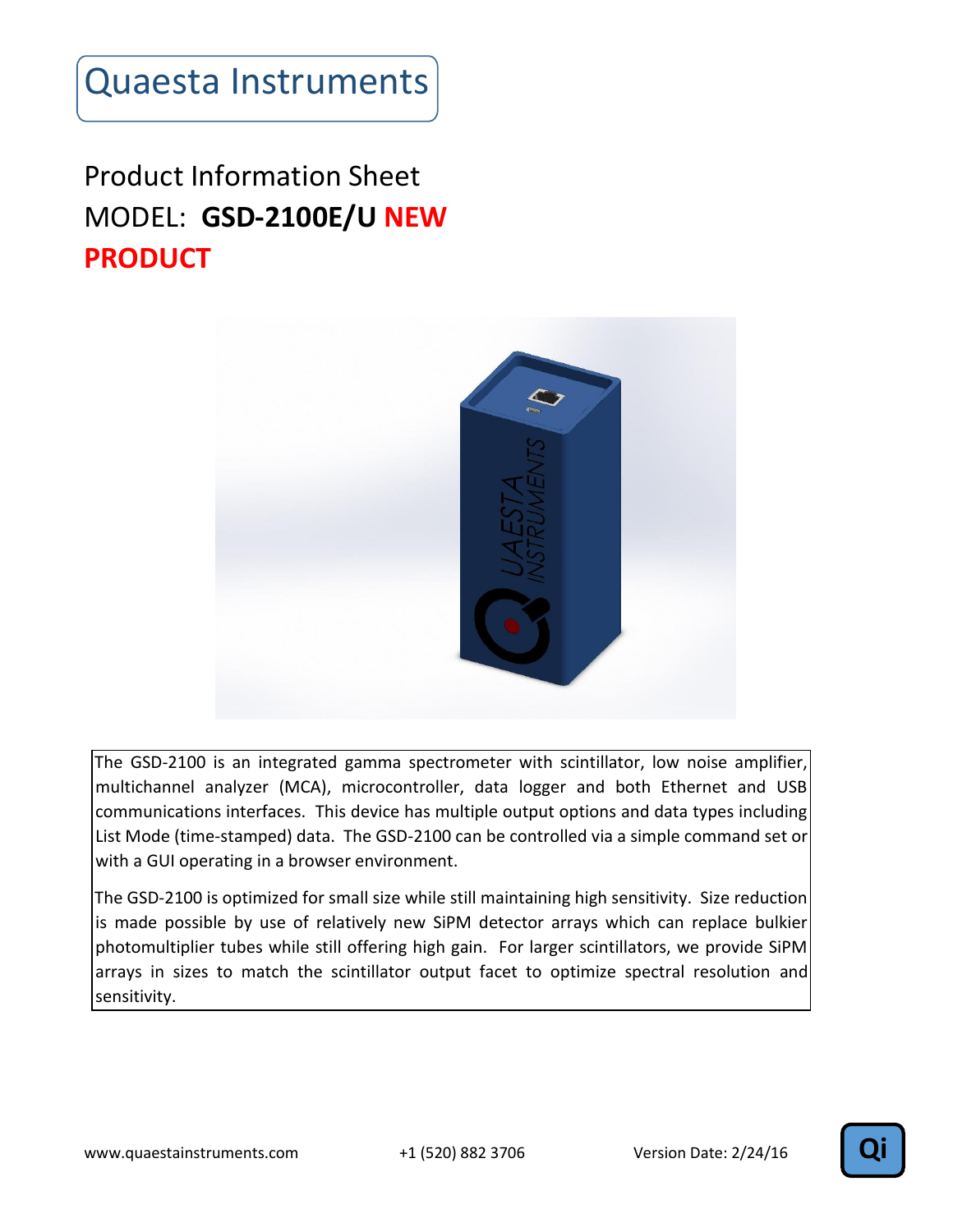| <b>Components &amp; Features</b>           | <b>Description</b>                                                                                                                                                          |
|--------------------------------------------|-----------------------------------------------------------------------------------------------------------------------------------------------------------------------------|
|                                            |                                                                                                                                                                             |
| GSD-2100                                   | Gamma Spectrometer with integrated scintillator (2"x 2"x 2" cubic, Nal(Tl) crystal<br>standard, or user specified) low noise amplifier and digital interface including MCA. |
|                                            |                                                                                                                                                                             |
| <b>Mechanical</b>                          |                                                                                                                                                                             |
|                                            |                                                                                                                                                                             |
| <b>Dimensions</b>                          | 2.25" OD x custom length based upon scintillator selection.                                                                                                                 |
| <b>Enclosure Finish</b>                    | Aluminum body, metal plating finish (corrosion resistant)                                                                                                                   |
| <b>Communication &amp; Power Connector</b> | Power over Ethernet jack, USB (Type-B) jack                                                                                                                                 |
| <b>LED</b>                                 | Indicator LED (red) on rear panel.                                                                                                                                          |
| Scintillator (internal)                    | 2"x 2"x 2" cubic NaI(TI) crystal (standard), Or user specified type                                                                                                         |
|                                            |                                                                                                                                                                             |
|                                            |                                                                                                                                                                             |
| <b>Electrical</b>                          |                                                                                                                                                                             |
|                                            |                                                                                                                                                                             |
| <b>Analog Components</b>                   |                                                                                                                                                                             |
| Stable Voltage                             | 0 to 35VDC, matched to SiPM detector array and temperature compensated to stabilize<br>spectral output.                                                                     |
| Charge Sensitive Amplifier (CSA)           | Integrates input charge pulse and converts to voltage. Sensitivity: 1V / pC or custom.                                                                                      |
| <b>Pulse Shaping Electronics</b>           | Pulse shaping time constant 1 to 10 []s (typical). Pulse shaping decay time 10 to 100 []s<br>(typical).                                                                     |
| Deadtime                                   | Minimum time between successive counts, 30 to 100 \ (typical).                                                                                                              |
| <b>Gamma Counting Rate</b>                 | 33kHz (higher count rate options are available).                                                                                                                            |
| <b>Amplifier Electronics</b>               | Gain range 1 to 20, user selectable.                                                                                                                                        |
| Detector Type                              | SiPM (gain $\approx$ 10^6, typical)                                                                                                                                         |
|                                            |                                                                                                                                                                             |
| <b>Digital Components</b>                  |                                                                                                                                                                             |
| Microcontroller & Timer                    | ARM Processor, 160MHz.                                                                                                                                                      |
| Nonvolatile memory                         | Up to 128Gb.                                                                                                                                                                |
| Analog-to-Digital Converter (ADC)          | 12 bit, 8Msps (mega-samples per second).                                                                                                                                    |
| Temperature & Humidity Sensor              | Temperature: range -40C to 124C; resolution 0.01C; accuracy +/- 0.1C Humidity: range<br>0 to 100% RH; resolution 0.03% RH; accuracy +/- 3%.                                 |

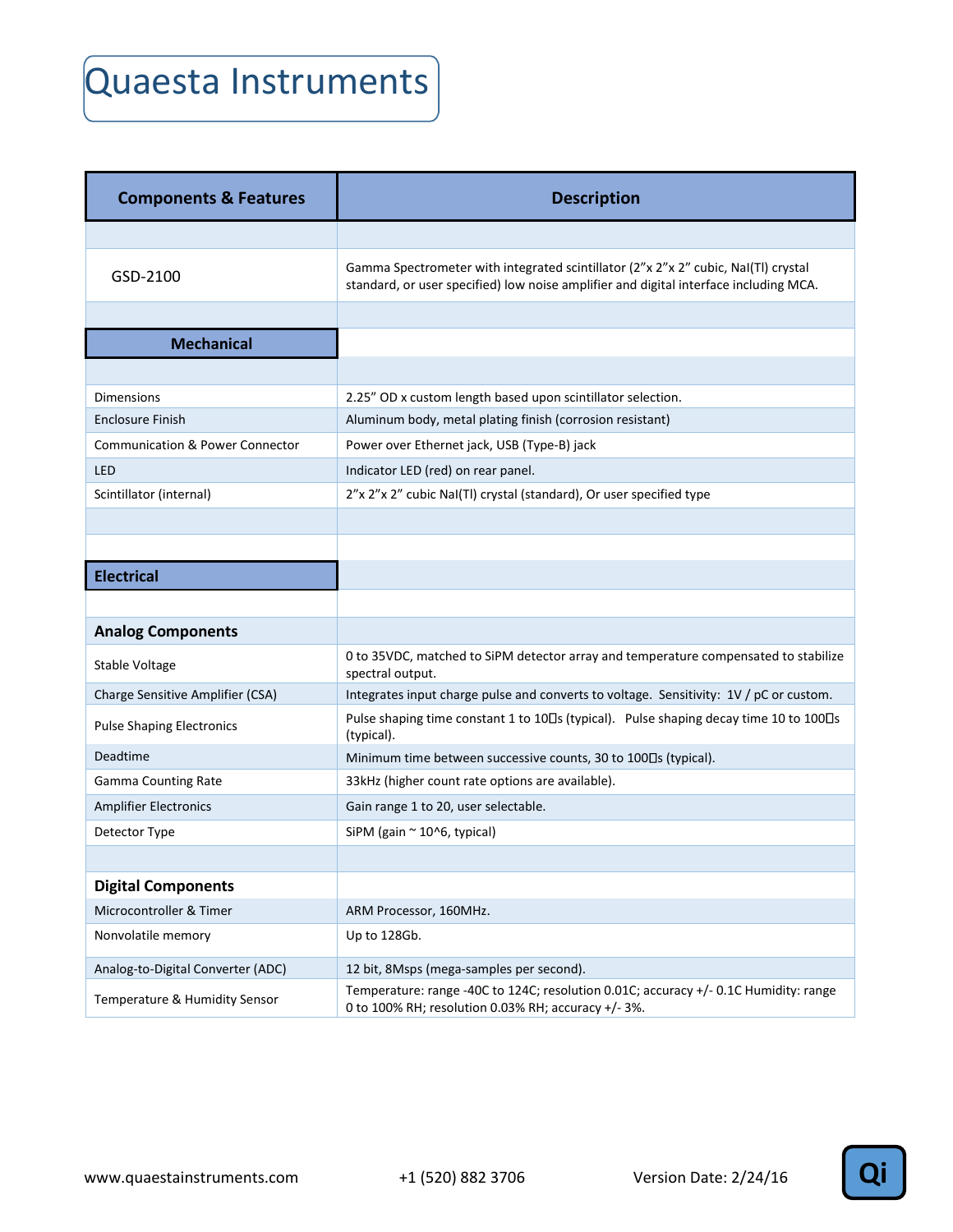| <b>Components &amp; Features</b>                     | <b>Description</b>                                                                                                                                                                                                                                            |
|------------------------------------------------------|---------------------------------------------------------------------------------------------------------------------------------------------------------------------------------------------------------------------------------------------------------------|
| <b>Features</b>                                      |                                                                                                                                                                                                                                                               |
| Shaped Pulse Waveform Capture                        | Shaped gamma pulse waveform digitized and stored. Up to 256 points per waveform,<br>100ns timing resolution.                                                                                                                                                  |
| Pulse Height Measurement                             | Firmware algorithms measure pulse height. Noise rejection algorithms can also be<br>applied.                                                                                                                                                                  |
| Discriminators (Digital)                             | Standard upper and lower digital discriminator levels are user selectable. Multiple<br>discriminator values that allow for multiple regions of interest (ROIs) are possible<br>through firmware customization.                                                |
| <b>Digital Timer</b>                                 | 100nsec resolution, timing up to 7.6hours.                                                                                                                                                                                                                    |
| Digital Counter                                      | Counts gamma events within user specified Region of Interest (ROI). Capacity 4 billion<br>counts.                                                                                                                                                             |
| Multichannel Analyzer (MCA)                          | Signal pulse height spectrum (histogram) is generated and stored. Histogram resolution<br>64 to 4096 bins, 4 billion counts per bin.                                                                                                                          |
| Differential Pulse Arrival Time Spectrum             | Differential arrival time (Delta-t) histogram is generated and stored. Records time<br>between successive gamma counts within a single NPM. Variable resolution from<br>100ns to 1ms. (Optional).                                                             |
|                                                      |                                                                                                                                                                                                                                                               |
| <b>List Mode Data</b>                                |                                                                                                                                                                                                                                                               |
| <b>Time Stamping</b>                                 | Time stamps each gamma count. 120ns resolution. 33kHz rate. Run duration 7.6hours<br>before clock wrap around. 40-bit counter.                                                                                                                                |
| <b>Pulse Height</b>                                  | Stores pulse height for each gamma count. 12-bit resolution.                                                                                                                                                                                                  |
| <b>Source Tagging</b>                                | Time stamped data is tagged with device identifier. For use in arrays of up to 256<br>detectors.                                                                                                                                                              |
| <b>External Master Clock Operation</b><br>(Optional) | Operate up to 256 devices synchronously with a Quaesta-supplied master<br>clock/synchronizer. Master clock signal inserted through existing Ethernet interface.                                                                                               |
| <b>External Synchronizer Operation</b><br>(Optional) | Synchronize the time stamp clock of up to 256 devices with a Quaesta-supplied master<br>clock/synchronizer. Synchronizing pulse inserted through existing Ethernet interface.                                                                                 |
|                                                      |                                                                                                                                                                                                                                                               |
| <b>Diagnostics (Optional)</b>                        |                                                                                                                                                                                                                                                               |
| <b>Internal Pulse Simulator</b>                      | Diagnostic mode. NPM internally produces known simulated pulses to test pulse<br>shaper, amplifier, ADC, pulse height measurement algorithms and time stamping.                                                                                               |
| <b>Power Monitoring</b>                              | Monitors NPM power consumption.                                                                                                                                                                                                                               |
|                                                      |                                                                                                                                                                                                                                                               |
|                                                      |                                                                                                                                                                                                                                                               |
| <b>Data Logging</b>                                  |                                                                                                                                                                                                                                                               |
| <b>Real-Time Clock</b>                               | Accurate time to 1s per day.                                                                                                                                                                                                                                  |
| Internal SD Card                                     | Micro SD card, up to 128Gb.                                                                                                                                                                                                                                   |
| Data Stored                                          | User configurable. Stores list mode data. Also stores gamma counts and elapsed time,<br>pulse height spectrum histogram, coincidence (Delta-t) histogram, device operating<br>parameters, temperature/humidity (optional). Data stored in FAT 32 file format. |